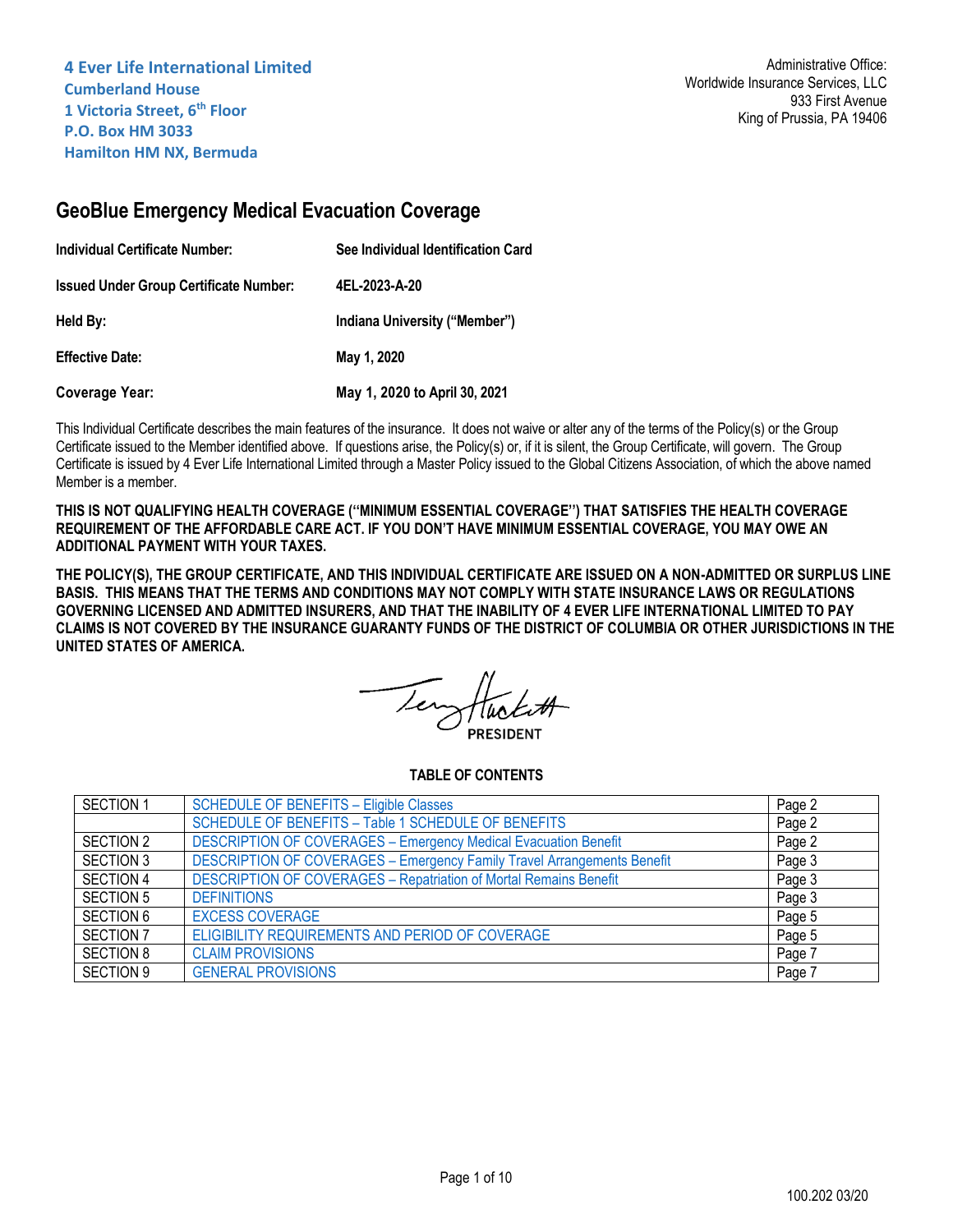## **SECTION 1 SCHEDULE OF BENEFITS ELIGIBLE CLASSES**

<span id="page-1-0"></span>The Classes eligible for coverage available under this Individual Certificate are shown below. The coverages applicable to a Member's Participants are as shown in the Schedule of Benefits in the copy of the sample Individual Certificate attached to the Member's Group Certificate.

- **X** Class I: Eligible Study Abroad Student Participants and their Eligible Dependents enrolled in the Member's sponsored or approved travel program who are temporarily traveling outside of the United States.
- **X** Class II: Eligible Study Abroad Staff Participants and/or approved escort and their Eligible Dependents providing direct support to the Member's sponsored or approved travel program who are temporarily traveling outside of the United States.

The Insurer maintains its right to investigate eligibility, student status and attendance records, or employment records to verify that the eligibility requirements have been met. If the Insurer discovers that the eligibility requirements have not been met, its only obligation is to refund premium.

Persons for whom coverage is prohibited under applicable law will not be considered eligible under this plan.

<span id="page-1-1"></span>All benefits and limits are stated per Individual Insured or Eligible Dependent (Covered Person).

|                               | Limits                             | Limits                          | Limits                          |
|-------------------------------|------------------------------------|---------------------------------|---------------------------------|
|                               | Individual Insured                 | <b>Spouse</b>                   | <b>Dependent Child(ren)</b>     |
| <b>EMERGENCY MEDICAL</b>      | Maximum Benefit up to \$250,000    | Maximum Benefit up to \$250,000 | Maximum Benefit up to \$250,000 |
| <b>EVACUATION</b>             | per Coverage Year                  | per Coverage Year               | per Coverage Year               |
| <b>EMERGENCY FAMILY</b>       | Maximum Benefit up to \$2,500 per  | Maximum Benefit up to \$2,500   | Maximum Benefit up to \$2,500   |
| <b>TRAVEL ARRANGEMENTS</b>    | Coverage Year                      | per Coverage Year               | per Coverage Year               |
| <b>REPATRIATION OF MORTAL</b> | Maximum Benefit up to \$50,000 per | Maximum Benefit up to \$50,000  | Maximum Benefit up to \$50,000  |
| <b>REMAINS</b>                | Coverage Year                      | per Coverage Year               | per Coverage Year               |

# **SCHEDULE OF BENEFITS TABLE 1**

# **SECTION 2 EMERGENCY MEDICAL EVACUATION BENEFIT**

<span id="page-1-2"></span>If a Covered Person is involved in an accident or suffers a sudden, unforeseen illness requiring emergency medical services while traveling outside of the United Sates and adequate medical facilities are not available, the Administrator will coordinate and pay for a medically-supervised evacuation, up to the Maximum Limit shown in the Schedule of Benefits, to the nearest appropriate medical facility. This medically-supervised evacuation will be to the nearest medical facility only if the facility is capable of providing adequate care. The evacuation will only be performed if adequate care is not available locally and the Injury or Sickness requires immediate emergency medical treatment, without which there would be a significant risk of death or serious impairment. The determination of whether a medical condition constitutes an emergency and whether area facilities are capable of providing adequate medical care shall be made by physicians designated by the Administrator after consultation with the attending physician on the Covered Person's medical conditions. The decision of these designated physicians shall be conclusive in determining the need for medical evacuation services.

# **Repatriation**

Following any covered emergency evacuation, or if deemed appropriate by Our or Our designee's medical director, We will pay for **one** of the following:

- 1. If it is deemed Medically Necessary and appropriate by Our or Our designee's medical director, You will be transferred to your permanent residence via a one-way economy airfare or;
- 2. You will be transferred back to your original location or the location from which you were evacuated via a one-way economy airfare.

If Your transportation is deemed to require medical supervision a qualified medical attendant will escort you. Additionally, if We and/or Our designee, determines a mode of transport other than economy class seating on a commercial aircraft is required, We or Our designee will arrange accordingly and such will be covered by Us. Transportation shall not be considered Medically Necessary if We or Our designee's medical director determines that the Covered Person can continue his/her trip or can use the original transportation arrangements that he/she purchased.

**Return of Dependent Children:** If the Covered Person has minor children who are left unattended as a result of your Injury, illness or medical evacuation, We or Our designee will arrange and pay for the cost of economy class one-way airfares for the transportation of such minor children to Your Home Country or Country of Assignment.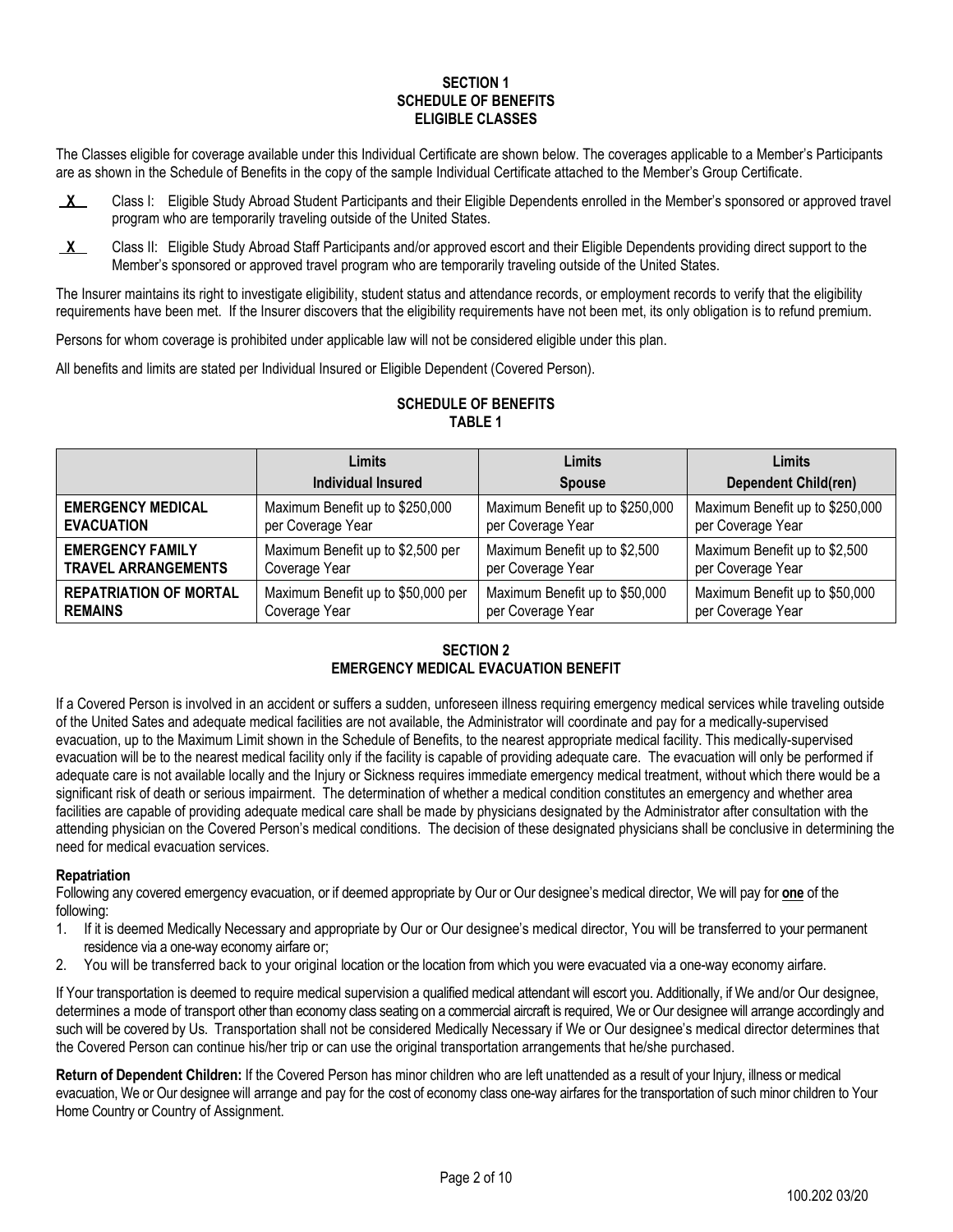## **General Limitations/ Exclusions for Emergency Medical Evacuation and Repatriation Benefits**

- 1. Transportation shall not be considered Medically Necessary if We or Our designee's medical director determines that the Covered Person is receiving adequate care in their current location.
- 2. Transportation shall not be considered Medically Necessary if We or Our designee's medical director determines that the Covered Person can continue his/her trip or can use the original transportation arrangements that he/she purchased.
- 3. No more than one Emergency Medical Evacuation and/or Repatriation is allowed for any single medical condition of a Covered Member during the Period of Coverage.
- 4. No payment will be made for charges for:
	- a. Services rendered without the authorization or intervention of Us or Our designee;
	- b. Hospital or medical expenses of any kind or nature.
	- c. A condition which would allow for treatment at a future date convenient to You and which does not require emergency evacuation or repatriation;
	- d. Expenses incurred if the original or ancillary purpose of Your trip is to obtain medical treatment
	- e. Any expense for medical evacuation or repatriation if in the opinion of the GeoBlue physician, the Covered Member can be adequately treated locally, or treatment can be reasonably delayed until the Covered Member returns to his/her Home Country or Country of Assignment.
	- f. Any expense for medical evacuation or repatriation where the Covered Member, in the opinion of the GeoBlue physician, can travel as an ordinary passenger without a medical escort.
- <span id="page-2-0"></span>5. To the extent that such payments would be prohibited by law.

## **SECTION 3 EMERGENCY FAMILY TRAVEL ARRANGEMENTS**

If We determine that You are expected to require hospitalization in excess of 3 days at the location to which You are to be evacuated, an economy round-trip airfare will be provided to the place of hospitalization for an individual chosen by You. If Your Dependent Child is evacuated, one economy round-trip airfare will be provided to a parent or legal guardian regardless of the number of days that the Dependent child is hospitalized.

If We determine that You are expected to require hospitalization due to an Injury or Sickness for more than 3 days or are in critical condition while traveling outside of Your Home country, the Insurer will pay up to the maximum benefit as listed above for the cost of one economy round-trip air fare ticket to, and the hotel accommodations in, the location of Your hospital confinement for one person designated by You. Payment for meals, ground transportation and other incidentals are the responsibility of the family member or friend.

Coverage is also provided immediately following a felonious assault (i.e. theft, rape) for victims needing the support of a family member or friend.

With respect to any one trip, this benefit is payable only once for that trip, regardless of the number of Covered Persons on that trip. The determination of whether the Covered Member will be hospitalized for more than 3 days or is in critical condition shall be made by the Administrator after consultation with the attending physician. No more than one (1) visit may be made during any Period of Coverage. No benefits are payable unless the trip is approved in advance by the Plan Administrator.

## **SECTION 4 REPATRIATION OF MORTAL REMAINS BENEFIT**

<span id="page-2-1"></span>If a Covered Person dies while covered under this Certificate, We will pay the necessary expenses actually incurred, up to the Maximum Limit shown in the Schedule of Benefits, for the preparation of the body for burial, or the cremation, and for the transportation of the remains to the Covered Person's Home Country. This benefit covers the legal minimum requirements for the transportation of the remains. It does not include the transportation of anyone accompanying the body, urns, caskets, coffins, visitation, burial or funeral expenses. Any expense for repatriation of remains requires approval in advance by Us or Our designee.

<span id="page-2-2"></span>No benefit is payable if the death occurs after the Termination Date of the Certificate. We will not pay any claims under this provision unless the expense has been approved by the Administrator before the body is prepared for transportation.

# **SECTION 5 DEFINITIONS**

Unless specifically defined elsewhere, wherever used in the Certificate, the following terms have the meanings given below.

**Accident (Accidental)** means a sudden, unexpected and unforeseen, identifiable event producing at the time objective symptoms of an Injury. The Accident must occur while the Covered Person is insured under the Certificate.

**Country of Assignment** means the country for which the Covered Person has a valid visa, if required, and in which he/she is undertaking an educational activity.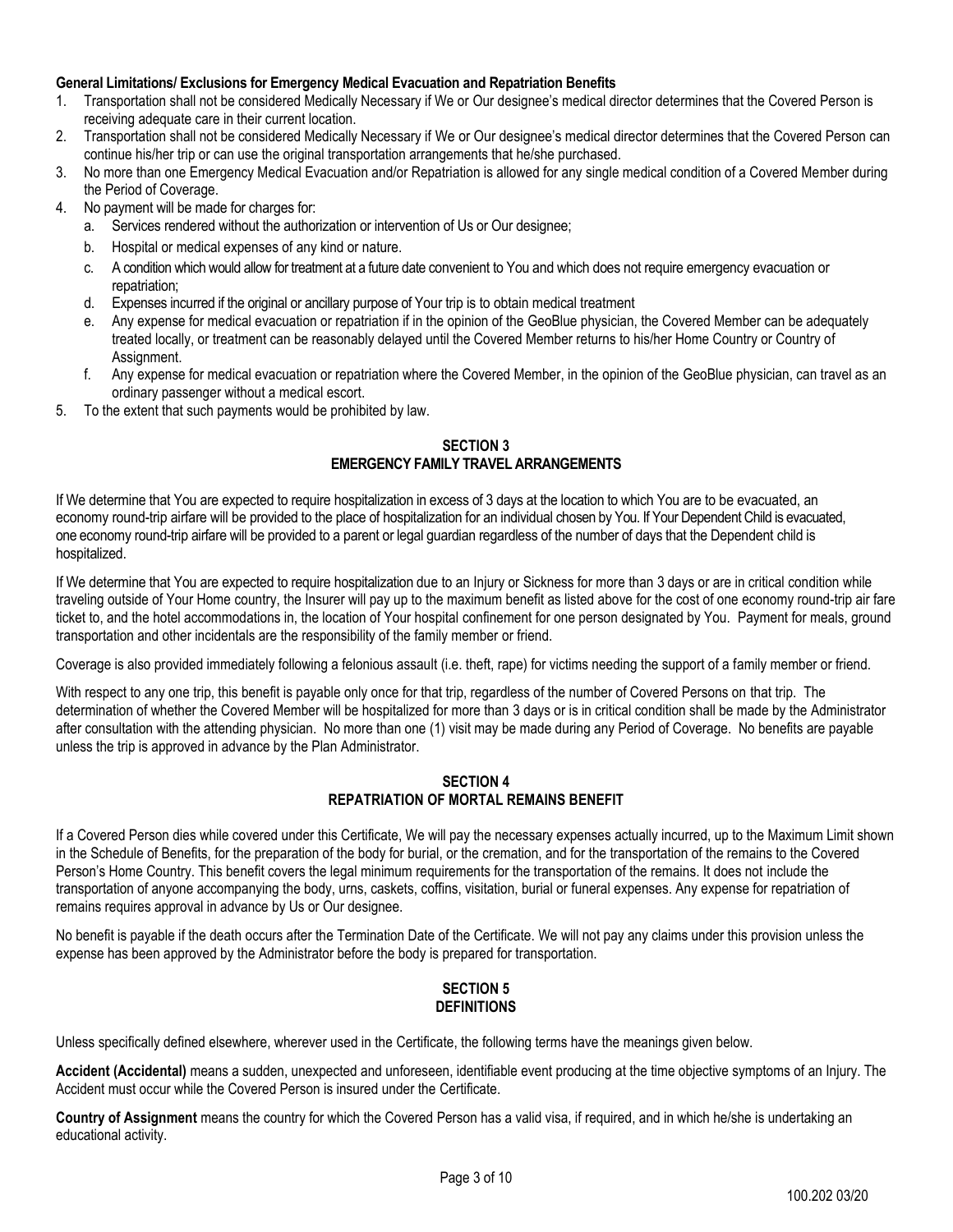**Coverage Year**: the period of 12 consecutive months commencing with the Effective date of the insurance contract or with anniversary of that date.

**Covered Person** means an Individual Insured and any Eligible Dependents as described in the appropriate eligibility section, for whom premium is paid and who is covered under the Group Certificate.

**Eligible Dependent:** An Eligible Dependent may be the Individual Insured's lawful spouse/partner and/or his/her unmarried children under age 26 who are chiefly dependent upon the Insured Person for support and maintenance. The term "child/children" includes a natural child, a legally adopted child, a stepchild, and a child who is dependent on the Insured Person during any waiting period prior to finalization of the child's adoption. The Eligible Dependent is one who:

- 1. With a similar visa or passport, accompanies the Insured Person while that person is engaged in international educational activities; and
- 2. Is temporarily located outside the Covered Person's Home Country as a non-resident alien; and
- 3. Has not obtained permanent residency status.

## As used above:

- 1. The term "spouse" means the Insured Person's lawful spouse as defined in defined in the state or jurisdiction where the marriage occurred. This term includes a common law spouse if allowed by the jurisdiction where the Group Certificate is issued.
- 2. The term "partner" means an Insured Person's spouse or domestic partner.
- 3. The term "domestic partner" means a person of the same or opposite sex who:
	- a. is not married or legally separated;
	- b. has not been party to an action or proceeding for divorce or annulment within the last six months, or has been a party to such an action or proceeding and at least six months have elapsed since the date of the judgment terminating the marriage;
	- c. is not currently registered as domestic partner with a different domestic partner and has not been in such a relationship for at least six months;
	- d. occupies the same residence as the Insured Person;
	- e. has not entered into a domestic partnership relationship that is temporary, social, political, commercial or economic in nature; and
	- f. as entered into a domestic partnership arrangement with the named Insured.
- 4. The term "domestic partnership arrangement means the Insured Person and another person of the same sex has any three of the following in common:
	- a. joint lease, mortgage or deed;
	- b. joint ownership of a vehicle;
	- c. joint ownership of a checking account or credit account;
	- d. designation of the domestic partner as a beneficiary for the Insured Participant's life insurance or retirement benefits;
	- e. designation of the domestic partner as a beneficiary of the employee's will;
	- f. designation of the domestic partner as holding power of attorney for health care; or
	- g. shared household expenses.

**Home Country** means the Covered Person's country of domicile named on the enrollment form or the roster, as applicable. However, the Home Country of an Eligible Dependent who is a child is the same as that of the Insured Person.

**Hospital** means a facility that:

- 1. Is primarily engaged in providing by, or under the supervision of doctors of medicine or osteopathy, Inpatient services for the diagnosis, treatment, and care, or rehabilitation of persons who are sick, injured, or disabled;
- 2. Is not primarily engaged in providing skilled nursing care and related services for persons who require medical or nursing care;
- 3. Provides 24 hours nursing service; and
- 4. Is licensed or approved as meeting the standards for licensing by the state in which it is located or by the applicable local licensing authority.

**Individual Certificate** is the document issued to each Individual Insured outlining the benefits under the Group Certificate.

**Injury** means bodily injury caused directly by an Accident. It must be independent of all other causes. To be covered, the Injury must first be treated while the Covered Person is insured under the Certificate. A Sickness is not an Injury. A bacterial infection that occurs through an Accidental wound or from a medical or surgical treatment of a Sickness is an Injury.

**Immediate Family Member** means Your spouse; Partner; parent; child(ren), including children who are, or are in the process of becoming, adopted; Your siblings; Your grandparent or grandchild(ren. Adopted, half and step members are also included as an Immediate Family Member.

**The Insurer** means 4 Ever Life International Limited, a Bermuda insurer not admitted in any U.S. jurisdiction.

**Medically Necessa**r**y** services or supplies are those that the Insurer determines to be **all** of the following:

- 1. Appropriate and necessary for the symptoms, diagnosis or treatment of the medical condition.
- 2. Provided for the diagnosis or direct care and treatment of the medical condition.
- 3. Within standards of good medical practice within the organized community.
- 4. Not primarily for the patient's, the Physician's, or another provider's convenience.
- 5. The most appropriate supply or level of service that can safely be provided. For Hospital stays, this means acute care as an inpatient is necessary due to the kind of services the Covered Person is receiving or the severity of the Covered Person's condition and that safe and adequate care cannot be received as an outpatient or in a less intensified medical setting.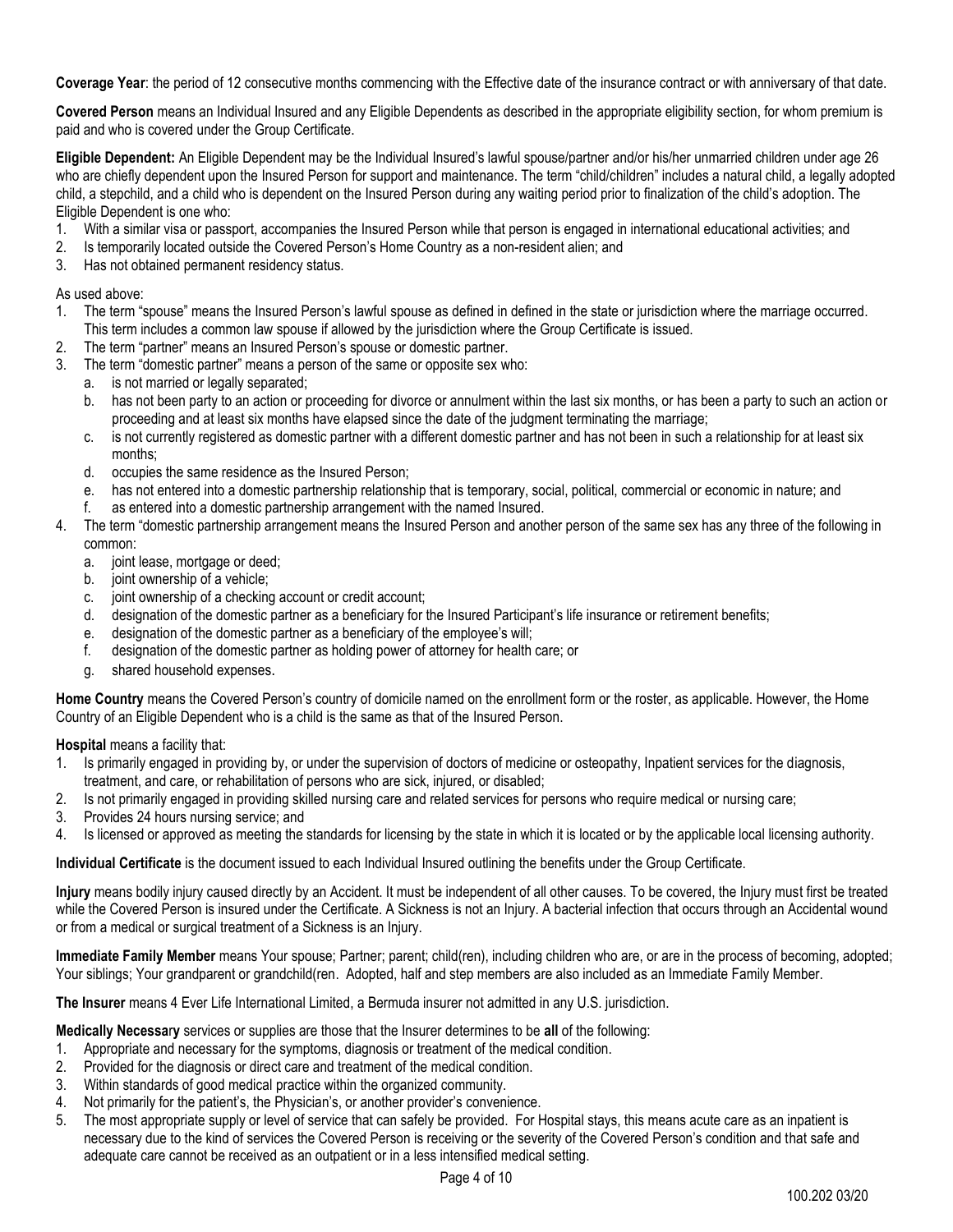The fact that a Physician may prescribe, authorize, or direct a service does not of itself make it Medically Necessary or covered by the Certificate.

**Member** means group, an association, a preparatory or high school or an institution of higher learning offering a course of general studies leading to a high school diploma, associate's degree, bachelor's degree, master's degree or doctorate; a part of a university offering a specialized group of courses; or an institution offering instruction in a professional, vocational, or technical field which has elected that its Participants and, if applicable, the dependents of those Participants be covered under the Group Certificate which has been accepted by the Insurer for coverage under the Group Certificate, and is a member of the Global Citizens Association.

**Other Plan** means any of the following which provides benefits or services for, or on account of, medical care or treatment:

- 1. Group insurance or group-type coverage, whether insured or uninsured. This includes prepayment, group practice or individual practice coverage, and medical benefits coverage in group, group-type and individual automobile "no fault" and "traditional fault" type contracts. It does not include student accident-type coverage.
- 2. Coverage under a governmental plan or required or provided by law. This does not include a state plan under Medicaid (Title XIX, Grants to states for medical Assistance Programs, of the United States Social Security Act as amended from time to time). It also does not include any plan when, by law, its benefits are excess of those of any private program or other non-governmental program.

**Participant** means a person who:

- 1. Is engaged in international education or cultural activities; and
- 2. Is temporarily traveling outside his/her Home Country as a non-resident alien; and
- 3. Has not obtained permanent residency status in the country that they are traveling to.

**Physician** means a currently licensed practitioner of the healing arts acting within the scope of his/her license. It does not include the Covered Person or his/her spouse, parents, parents-in-law or dependents or any other person related to the Covered Person or who lives with the Covered Person.

**Plan** is the set of benefits described in the Certificate of Coverage booklet and in the amendments to this booklet (if any). This Plan is subject to the terms and conditions of the Group Certificate the Insurer has issued to the Global Citizens Association. If changes are made to the Policy or Plan, an amendment or revised booklet will be issued to the Group for distribution to each Insured Participant affected by the change.

A **Primary Plan** is a Group Health Benefit Plan, an individual health benefit plan, or a governmental health plan designed to be the first payor of claims for an Covered Person prior to the responsibility of this Plan.

**Reasonable Expense** means the normal charge of the provider, incurred by the Covered Person, in the absence of insurance,

- 1. for a medical service or supply, but not more than the prevailing charge in the area for a like service by a provider with similar training or experience, or
- 2. for a supply which is identical or substantially equivalent. The final determination of a reasonable and customary charge rests solely with the Insurer.

**Sickness** means an illness, ailment, disease, or physical condition of a Covered Person starting while insured under the Certificate.

**United States (U.S.)** means the 50 states of the United States of America, and the District of Columbia, Puerto Rico and the US Virgin Islands.

**We, Us and Our** means 4 Ever Life International Limited.

**Written Request** means a request on any form provided by the Administrator for particular information.

You, Your means a Covered Person.

**11:59 PM** means 11:59 PM at the Covered Person's location.

<span id="page-4-0"></span>**12:01 AM** means 12:01 AM at the Covered Person's location.

#### **SECTION 6 EXCESS COVERAGE**

The Insurer will reduce the amount payable under this Certificate to the extent expenses are covered under any Other Plan. The Insurer will determine the amount of benefits provided by Other Plans without reference to any coordination of benefits, non-duplication of benefits, or other similar provisions. The amount from Other Plans includes any amount to which the Covered Person is entitled, whether or not a claim is made for the benefits. This Certificate is secondary coverage to all Other Plans.

#### **SECTION 7 ELIGIBILITY REQUIREMENTS AND PERIOD OF COVERAGE**

<span id="page-4-1"></span>**Participant**: Participant means any person who satisfies the definition of a Participant and the requirement of an applicable class as shown in Section 1 – Eligible Classes. He/she must not be insured under the Group Certificate as a dependent. When both spouses are insured as Covered Persons under the Group Certificate, only one spouse shall be considered to have any Eligible Dependents.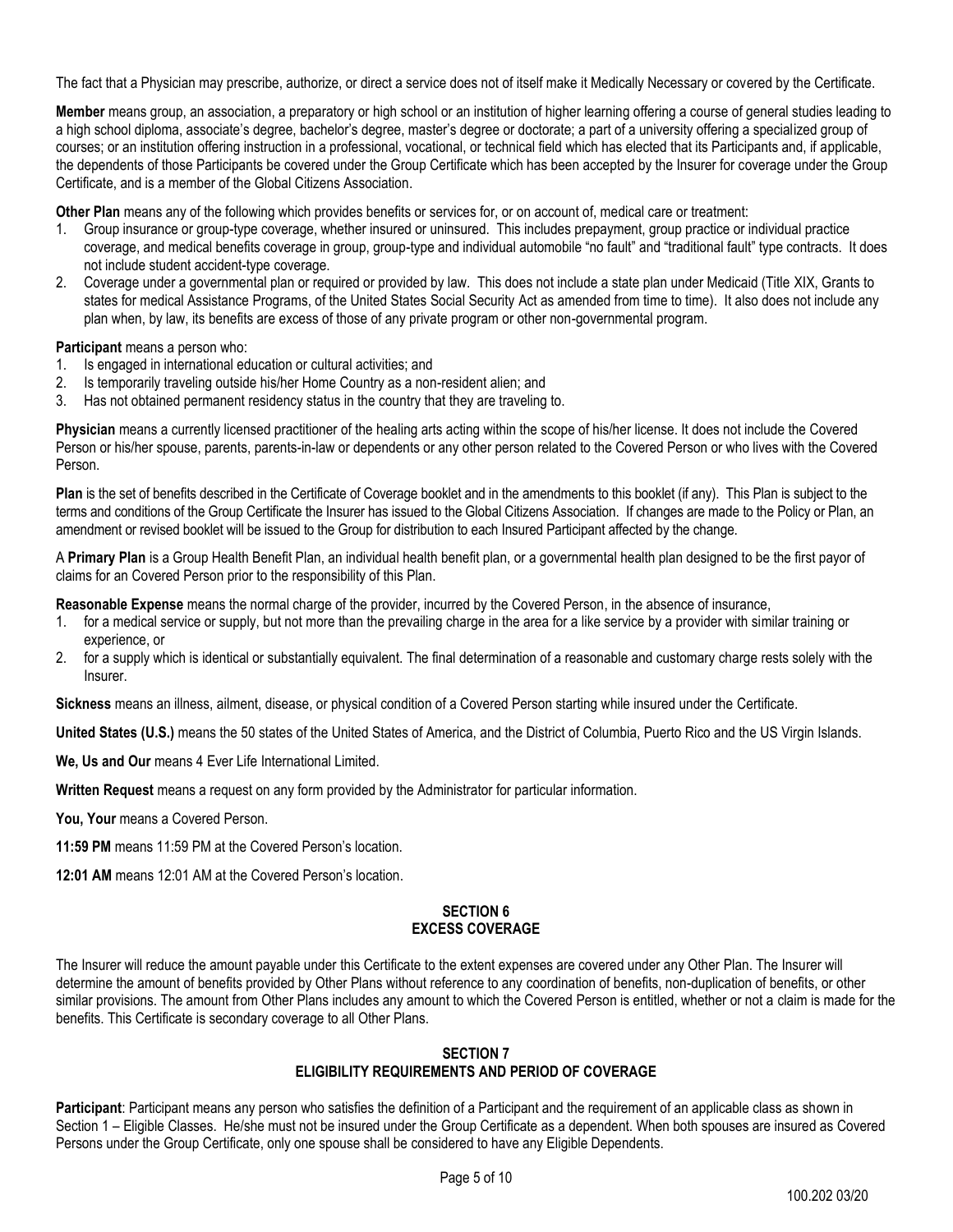**Enrollment for Coverage**: A Participant and their Eligible Dependents will be eligible for coverage under the Certificate subject to the particular types and amounts of insurance as specified in his/her enrollment form. If dependent coverage is elected by a Participant, a Participant may also enroll his/her Eligible Dependents for coverage on the later of:

- 1. The effective date of his/her insurance; or
- 2. Within 31 days from the date on which the Dependent arrives in the Country of Assignment.

**When an Insured Person's Coverage Starts**: Coverage for a Participant that will be covered by the Group Certificate starts at 12:01 AM on the latest of the following:

- 1. The Coverage Start Date shown on the Insurance Identification Card;
- 2. The date the requirements in Section 1 Eligible Classes are met; or
- 3. The date the premium and completed enrollment form, if any, are received by the Insurer or the Administrator.

Thereafter, the insurance is effective 24 hours a day, worldwide except whenever the Covered Person is in his/her Home Country. In no event, however, will insurance start prior to the date the premium is received by the Insurer.

Both 1 and 2 above are subject to the benefit periods, Deductibles, and Coinsurance as defined in the respective policies.

**When an Insured Person's Coverage Ends:** Coverage for an Covered Person will automatically terminate on the earliest of the following dates:

- 1. The date the Policy terminates;
- 2. The termination of the Group Certificate;
- 3. The date on which the Participant ceases to meet the Individual Eligibility Requirements;
- 4. The end of the term of coverage specified in the Insured Person's enrollment form;
- 5. The date the Insured Person permanently leaves the Country of Assignment for his/her or her Home Country;
- 6. The date the Insured Person cancellation of coverage (the request must be in writing);
- 7. The premium due date for which the required premium has not been paid, subject to the Grace Period provision; or
- 8. The end of any Period of Coverage.

Any unearned premium will be returned upon request, but returned premium will only be for the number of full months of the unexpired term of coverage. Premium will be refunded in full or pro-rated if it is later determined that the Covered Person is not eligible for coverage or if the enrollment form contained inaccurate or misleading information.

Coverage will end at 11:59 PM. on the last date of insurance. A Covered Person's coverage will end without prejudice to any claim existing at the time of termination.

**When an Eligible Dependent's Coverage Starts:** An Eligible Dependent may only be added or dropped from coverage in the case of a qualifying event defined as marriage, death, loss of coverage, divorce, entry into or departure from the Country of Assignment. An Eligible Dependent's coverage starts at 12:00 AM on the latest of the following:

- 1. The effective date of the Insured Person's insurance;
- 2. The effective date shown on the insurance identification card;
- 3. The date the completed enrollment form and premium are received by the Insurer.

Thereafter, the insurance is effective 24 hours a day, worldwide except whenever the Covered Person is in his/her Home Country. In no event, however, will insurance start prior to the date the enrollment form, if any, with premium is received by the Insurer or one of its authorized agents.

**When an Eligible Dependent's Coverage Ends.** An Eligible Dependent's coverage automatically ends on the earliest of the following dates:

- 1. The date the Policy terminates;
- 2. The termination of the Group Certificate;
- 3. The date the Insured Person is no longer covered under the Group Certificate;
- 4. The date of which the Insured Person ceases to meet the Individual Eligibility Requirements;
- 5. The end of the term of coverage shown on the enrollment form, if any;
- 6. 11:59 PM. on the date he or she permanently departs the Country of Assignment for his or her Home Country;
- 7. The date the Insured Person requests cancellation of coverage (the request must be in writing);
- 8. The premium due date for which the required premium has not been paid, or
- 9. The date on which the Eligible Dependent ceases to meet the eligibility requirements.

Coverage will end at 11:59 PM on the last date of insurance. An Eligible Dependent's coverage will end without prejudice to any claim.

**Renewing Coverage:** Coverage under this Certificate is not automatically renewable. Insured Persons may re-apply for coverage as long as they meet the current eligibility requirements, re-apply for coverage, and payment of the applicable premium to the Insurer by the Insured Person is received. There is a 31 day grace period in which to pay the premium due. Renewals may be subject to a minimum premium payment.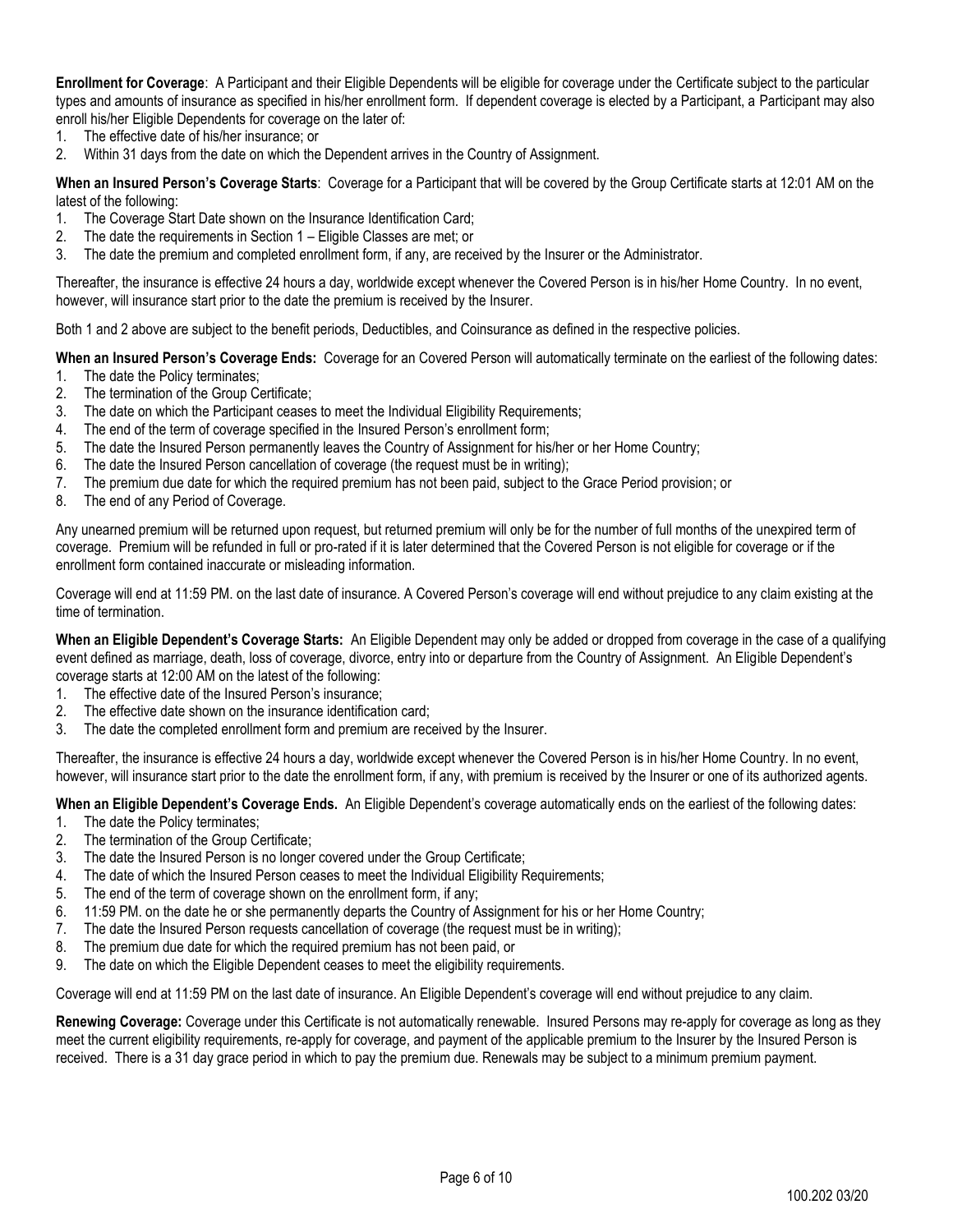#### **SECTION 8 CLAIM PROVISIONS**

<span id="page-6-0"></span>**Notice of Claim:** Written notice of any event which may lead to a claim under the Certificate must be given to the Insurer or to the Administrator within 30 days after the event, or as soon thereafter as is reasonably possible.

**Claim Forms:** Upon receipt of a written notice of claim, the Insurer will furnish to the claimant such forms as are usually furnished by it for filing Proofs of Loss. If these forms are not furnished within 15 days after the notice is sent, the claimant may comply with the Proof of Loss requirements of the Certificate by submitting, within the time fixed in the Certificate for filing proofs of loss, written proof showing the occurrence, nature and extent of the loss for which claim is made.

**Proofs of Loss:** Written proof of loss must be furnished to the Insurer or to its Administrator within 90 days after the date of loss. However, in case of claim for loss for which the Certificate provides any periodic payment contingent upon continuing loss, this proof may be furnished within 90 days after termination of each period for which the Insurer is liable. Failure to furnish proof within the time required will not invalidate nor reduce any claim if it is not reasonably possible to give proof within 90 days, provided

- 1. it was not reasonably possible to provide proof in that time; and
- 2. the proof is given within one year from the date proof of loss was otherwise required. This one year limit will not apply in the absence of legal capacity

**Time for Payment of Claim:** Benefits payable under the Certificate will be paid immediately upon receipt of satisfactory written proof of loss, unless the Certificate provides for periodic payment. Where the Certificate provides for periodic payments, the benefits will accrue and be paid monthly, subject to satisfactory written proof of loss.

**Payment of Claims:** Benefits for accidental loss of life under the Accidental Death & Dismemberment coverage will be payable in accordance with the beneficiary designation and the provisions of the Certificate which are effective at the time of payment. If no beneficiary designation is then effective, the benefits will be payable to the estate of the Covered Person for whom claim is made. Any other accrued benefits unpaid at the Covered Person's death may, at the Insurer's option, be paid either to his/her beneficiary or to his/her estate. Benefits payable under other coverages shall be payable to the provider of the service. Benefits payable under the Accidental Death & Dismemberment coverage, other than for loss of life, will be paid to the Covered Person.

If any benefits are payable to the estate of a Covered Person, or to a Covered Person's beneficiary who is a minor or otherwise not competent to give valid release, the Insurer may pay up to \$1,000 to any relative, by blood or by marriage, of the Covered Person or beneficiary who is deemed by the Insurer to be equitably entitled to payment. Any payment made by the Insurer in good faith pursuant to this provision will fully discharge the Insurer of any obligation to the extent of the payment.

**Choice of Hospital and Physician:** Nothing contained in this Certificate restricts or interferes with the Covered Person's right to select the Hospital or Physician of his or her choice. Also, nothing in this Certificate restricts the Covered Person's right to receive, at his/her expense, any treatment not covered in this Certificate.

**Physical Examination and Autopsy:** The Insurer may, at its expense, examine a Covered Person, when and as often as may reasonably be required during the pendency of a claim under the Certificate and, in the event of death, make an autopsy in case of death, where it is not forbidden by law.

## **SECTION 9 GENERAL PROVISIONS**

<span id="page-6-1"></span>**Entire Contract:** The entire contract between the Insurer and the Covered Person consists of the Master Policy issued to the Global Citizens Association, this Certificate and the Member's Group Certificate, which are deemed incorporated by reference and made a part of the Master Policy. All statements contained in the contract will be deemed representations and not warranties. No statement made by an applicant for insurance will be used to void the insurance or reduce the benefits, unless contained in a written application and signed by the applicant. No agent has the authority to make or modify the Certificate, or to extend the time for payment of premiums, or to waive any of the Insurer's rights or requirements. No modifications of the Certificate will be valid unless evidenced by an endorsement or amendment of the Certificate, signed by one of the Insurer's officers and delivered to the Participating Organization.

**Time Limit on Certain Defenses:** No claim for loss incurred after 1 year from the effective date of the Covered Person's insurance will be reduced or denied on the grounds that the disease or physical condition existed prior to the effective date of the Covered Person's insurance. This provision does not apply to a disease or physical condition excluded by name or specific description.

Legal Actions: No action at law or in equity may be brought to recover under the Certificate prior to the expiration of 60 days after written proof of loss has been furnished in accordance with the requirements of the Certificate. No such action may be brought after the expiration of 3 years after the time written proof of loss is required to be furnished.

**Assignment:** No assignment of benefits will be binding on the Insurer until a copy of the assignment has been received by the Insurer or by its Administrator. The Insurer assumes no responsibility for the validity of the assignment. Any payment made in good faith will relieve the Insurer of its liability under the Certificate.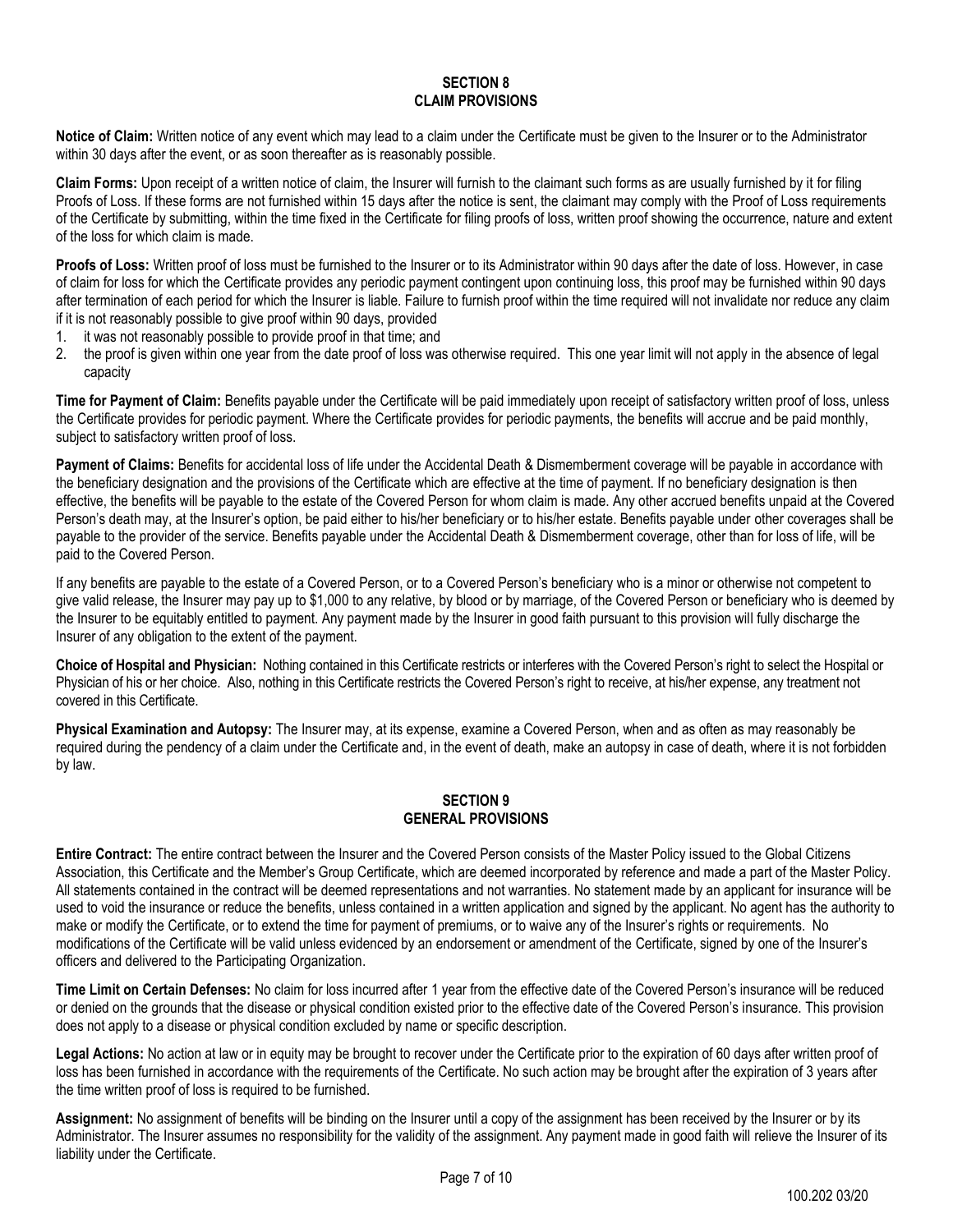**Beneficiary:** The beneficiary is the last person named in writing by the Covered Person and recorded by or on the Insurer's behalf. The beneficiary can be changed at any time by sending a written notice to the Insurer or to its Administrator. The beneficiary's consent is not required for this or any other change in the Certificate unless the designation of the beneficiary is irrevocable.

**Mistake in Age:** If the age of any Covered Person has been misstated, an equitable adjustment will be made in the premiums or, at the Insurer's discretion, the amount of insurance payable. Any premium adjustment will be based on the premium that would have been charged for the same coverage on a Covered Person of the same age and similar circumstances.

**Clerical Error:** A clerical error in record keeping will not void coverage otherwise validly in force, nor will it continue coverage otherwise validly terminated. Upon discovery of the error an equitable adjustment of premium shall be made.

**Not in Lieu of Workers' compensation.** The Certificate does not satisfy any requirement for Workers' Compensation.

**Subrogation:** If the Covered Person suffers an Injury or Sickness through the act or omission of another person, and if benefits are paid under the Certificate due to that Injury or Sickness, then to the extent the Covered Person recovers for the same Injury or Sickness from a third party, its insurer, or the Covered Person's uninsured motorist insurance, the Insurer will be entitled to a refund of all benefits the Insurer has paid from such recovery. Further, the Insurer has the right to offset subsequent benefits payable to the Covered Person under the Certificate against such recovery.

The Insurer may file a lien in a Covered Person's action against the third party and have a lien upon any recovery that the Covered Person receives whether by settlement, judgment, or otherwise, and regardless of how such funds are designated. The Insurer shall have a right to recovery of the full amount of benefits paid under the Certificate for the Injury or Sickness, and that amount shall be deducted first from any recovery made by the Covered Person. The Insurer will not be responsible for the Covered Person's attorneys' fees or other cost.

Upon request, the Covered Person must complete the required forms and return them to the Insurer or to the Administrator. The Covered Person must cooperate fully with the Insurer in asserting his/her right to recover. The Covered Person will be personally liable for reimbursement to the Insurer to the extent of any recovery obtained by the Covered Person from any third party. If it is necessary for the Insurer to institute legal action against the Covered Person for failure to repay the Insurer, the Covered Person will be personally liable for all costs of collection, including reasonable attorneys' fees.

**Right of Recovery:** Whenever the Insurer have made payments with respect to benefits payable under the Certificate in excess of the amount necessary, the Insurer shall have the right to recover such payments. The Insurer shall notify the Covered Person of such overpayment and request reimbursement from the Covered Person. However, should the Covered Person not provide such reimbursement, the Insurer has the right to offset such overpayment against any other benefits payable to the Covered Person under the Certificate to the extent of the overpayment.

**Alternate Cost Containment Provision:** If it will result in less expensive treatment, the Insurer may approve services under an alternate treatment plan. An alternate treatment plan may include services or supplies otherwise limited or excluded by the Plan. It must be mutually agreed to by the Insurer, the Covered Person, and the Covered Person's Physician, Provider, or other healthcare practitioner. The Insurer's offering an alternate treatment plan in a particular case in no way commits the Insurer to do so in another case, nor does it prevent the Insurer from strictly applying the express benefits, limitations, and exclusions of the Plan at any other time or for any other Covered Person.

**Currency:** All premiums for and claims payable pursuant to the Certificate are payable only in the currency of the United States of America.

# **Grievances**

For the purposes of this section, any reference to "You", "Your" or "Covered Person" also refers to a representative or Provided by You to act on Your behalf, unless otherwise noted.

We want you to be completely satisfied with the care you receive. That is why we have established a process for addressing your concerns and solving your problems with the services provided.

## **Start with Customer Services**

We are here to listen and help. If You have a concern regarding a person, a service, the quality of care, or contractual benefits, You can call Our tollfree number shown on your identification card and explain concerns to one of our Customer Service representatives. You can also express that concern in writing. Please write to Us at the following address:

> Worldwide Insurance Services, LLC Attn: Appeals Department 933 First Avenue King of Prussia, PA 19406

We will do Our best to resolve the matter on your initial contact. If We need more time to review or investigate your concern, We will get back to You as soon as possible, but in any case within 30 days.

If You are not satisfied with the results of a coverage decision, You can start the appeals procedure.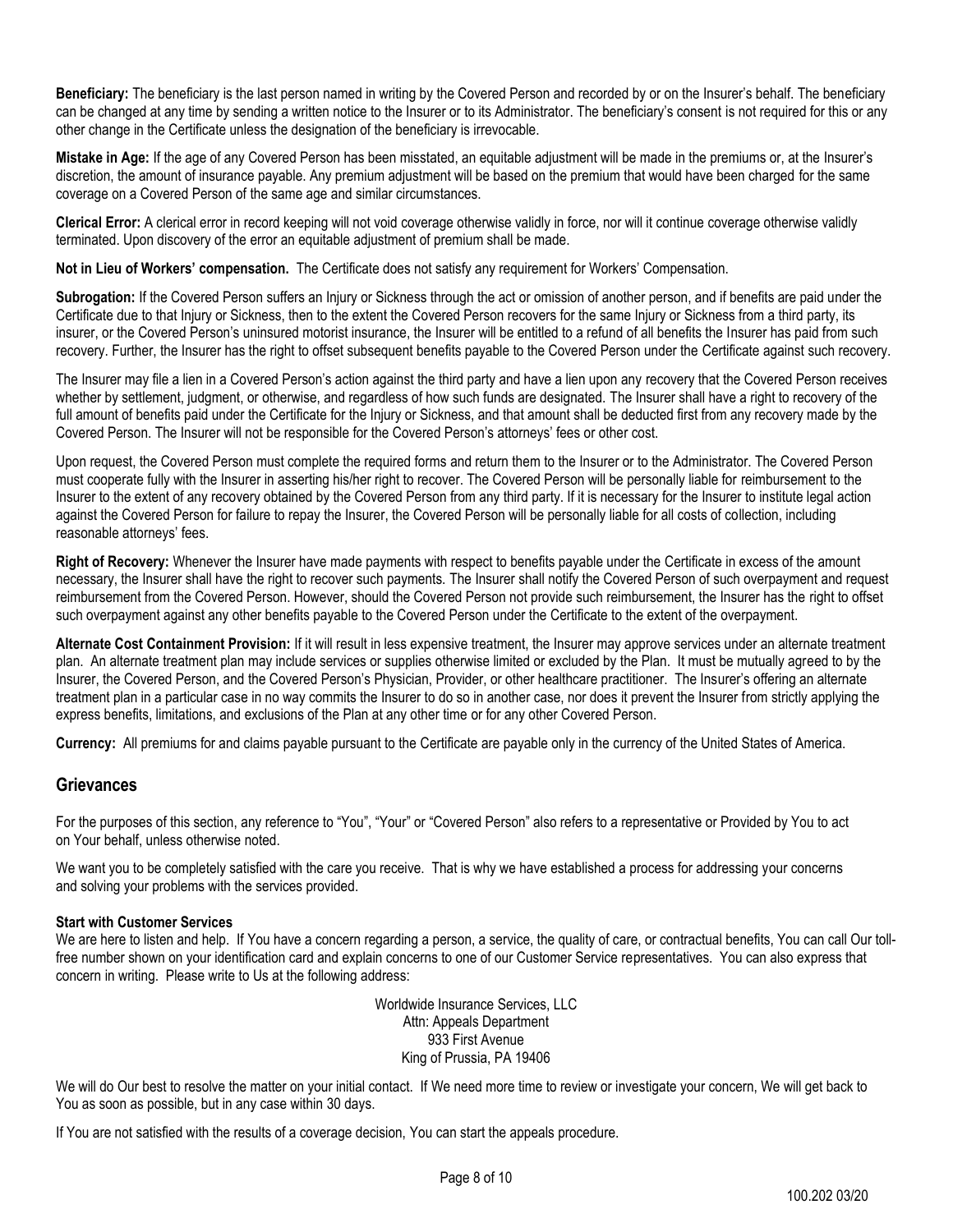## **Appeals Procedure**

The Insurer has a two-step appeals procedure for most coverage decisions. To initiate an appeal, You must submit a request for an appeal in writing within 180 days of receipt of a denial notice. You should state the reason why you feel your appeal should be approved and include any information supporting Your appeal. If You are unable or choose not to write, You may ask to register your appeal by telephone. Call or write to the Administrator at the toll-free number or address shown on your identification card, explanation of benefits or claim form.

## **Level One Appeal**

Your appeal will be reviewed and the decision made by someone not involved in the initial decision. Appeals involving Medical Necessity or clinical appropriateness will be considered by a health care professional.

For level one appeals, you will be responded to in writing with a decision within fifteen calendar days after we receive an appeal for a required preservice or concurrent care coverage determination (decision). We will respond within 30 calendar days after we receive an appeal for a post service coverage determination. If more time or information is needed to make the determination, We will notify You in writing to request an extension of up to 15 calendar days and to specify an additional information needed to complete the review.

You may request that the appeal process be expedited if, the time frames under this process would seriously jeopardize Your life, health or ability to regain maximum function or in the opinion of Your Physician would cause You severe pain which cannot be managed without the requested services; or your appeal involves non-authorization of an admission or continuing Inpatient Hospital stay. The Insurer or its designee's physician reviewer, in consultation with the treating Physician, will decide if an expedited appeal is necessary. When an appeal is expedited, We will respond orally with a decision within 72 hours, followed up in writing.

## **Level Two Appeal**

If You are dissatisfied with Our level one appeal decision, you or your authorized representative may request a second review for appeals involving Medical Necessity or clinical appropriateness. To start a level two appeal, follow the same process required for a level one appeal.

Most requests for a second review will be conducted by an appeals committee, which consists of at least three people. Anyone involved in the prior decision may not vote on the appeals committee. For appeals involving Medical Necessity or clinical appropriateness, the Committee will consult with at least one Physician or Dentist reviewer in the same or similar specialty as the care under consideration, as determined by the Insurer's or its designee's Physician or Dentist reviewer. You may present your situation to the committee by conference call.

For level two appeals we will acknowledge in writing that we have received your request and schedule a committee review. For required preservice and concurrent care coverage determinations, the committee review will be completed within 15 calendar days. For post-service claims, the Committee review will be completed within 30 calendar days. If more time or information is needed to make the determination, We will notify You in writing to request an extension of up to 15 calendar days and to specify any additional information needed by the Committee to complete the review. You will be notified in writing of the committee's decision within five working days after the Committee meeting, and within the Committee review time frames above if the committee does not approve the requested coverage.

You may request that the appeal process be expedited if, the time frames under this process would seriously jeopardize Your life, health or ability to regain maximum function or in the opinion of your Physician would cause you severe pain which cannot be managed without the requested services; or Your appeal involves non-authorization of an admission or continuing Inpatient Hospital stay. The Insurer's or its designee's Physician reviewer, in consultation with the treating Physician will decide if an expedited appeal is necessary. When an appeal is expedited, we will respond orally with a decision within 72 hours, followed up in writing.

Following a second level appeal, a final determination will be made and a letter will be sent to you.

## **Dispute Resolution**

All complaints or disputes relating to coverage under this Certificate must be resolved in accordance with the Insurer's grievance procedures. Grievances may be reported by telephone or in writing. All grievances received by the Insurer that cannot be resolved by telephone conversation (when appropriate) to the mutual satisfaction of both the Covered Person and the Insurer will be acknowledged in writing, along with a description of how the Insurer propose to resolve the grievance.

The Insurer shall not take any retaliatory action, such as refusing to renew or canceling coverage, against the Covered Person and his/her Insured Dependents or the Member because the Covered Person's, the Member's, or any person's action on the Covered Person's or the Member's behalf, has filed a complaint against the Insurer or has appealed a decision made by the Insurer.

All grievances not resolved by the Insurer's grievance procedures, and all other controversies and claims arising out of or relating to the Policy, or any coverage provided thereunder, shall be determined by final and binding arbitration administered by the American Arbitration Association ("AAA") under its Commercial Arbitration Rules and Mediation Procedures ("Commercial Rules") including, if appropriate, the International Commercial Arbitration Supplementary Procedures and the Supplementary Rules for Class Arbitrations. The award rendered by the arbitrator shall be final, nonreviewable and non-appealable and binding on the parties and may be entered and enforced in any court having jurisdiction. There shall be one arbitrator agreed to by the parties within twenty (20) days of receipt by respondent of the request for arbitration or in default thereof appointed by the AAA in accordance with its Commercial Rules. The seat or place of arbitration shall be Philadelphia, Pennsylvania.